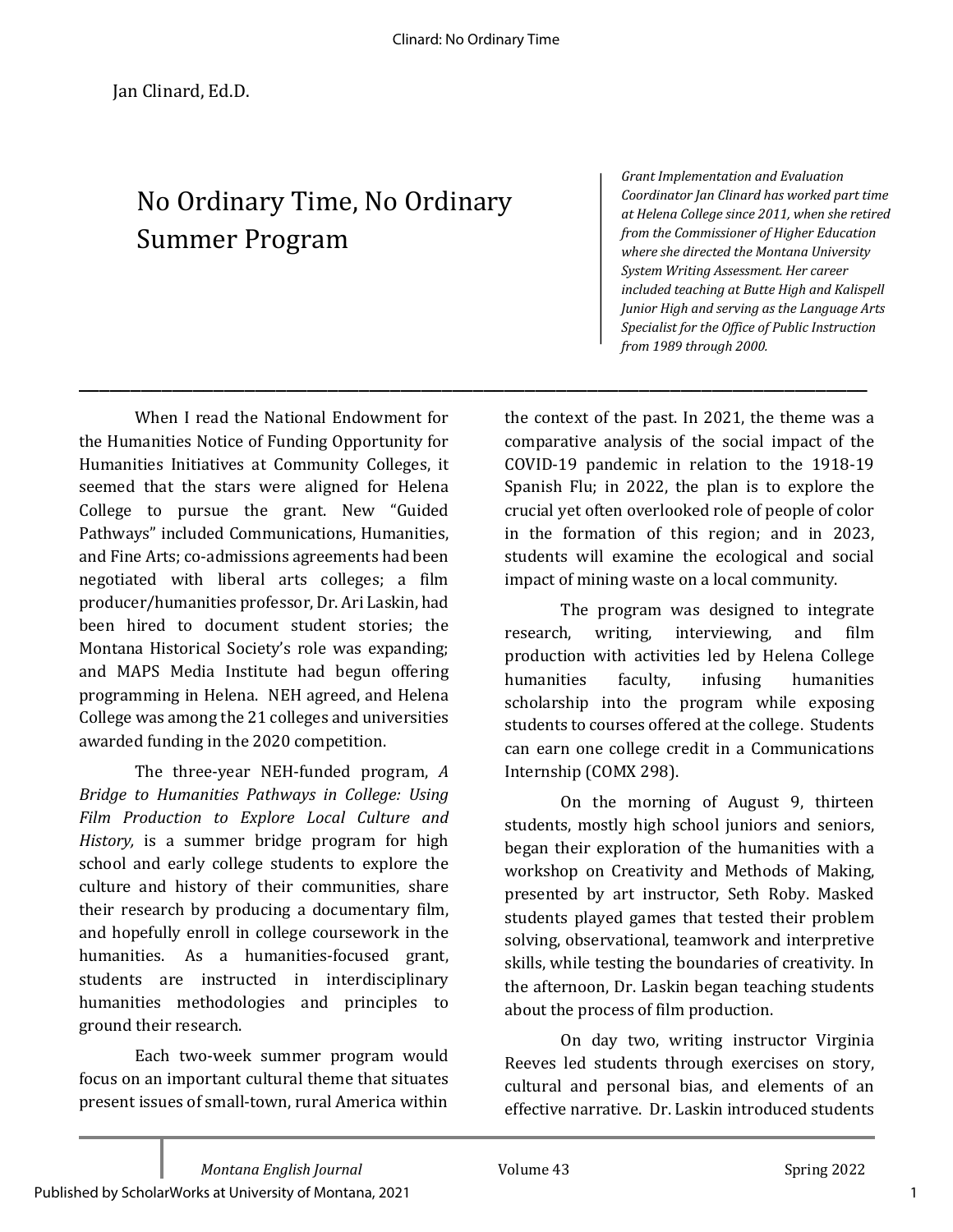## No Ordinary Time

to the formal elements of film and the five basic types of documentaries, showing students examples of each. By the end of the second day, students had been assigned to their departments: Writer/Director; Producer; Camera; Sound; and Editing. 

The third humanities instructor, Kim Feig, used exercises with close readings of late nineteenth century images and documents, employing intertextual analysis to explore how knowledge is produced. The humanities instructors, readings, and many of the sample films touched on topics of the Spanish Flu or COVID-19.

As students watched and analyzed additional samples of documentary films, they began to formulate a storyboard to plan their film. On their fourth day, students split into groups, walked to the Montana Historical Society, and began combing archives, including 1919-1920 year books, audio tapes, newspapers, and other records. One student wrote, "It was interesting to see what teenagers did during that time and how their high school experience compared to mine. A 1919 student wrote, 'I feel like I should write about being sick. I think it could be helpful for science and for future generations.' Searching through Spanish influenza era newspapers was fascinating and heartbreaking at the same time. The headlines and articles were eerily similar to those seen today during our COVID-19 pandemic." In the final film, students read from these articles as the camera scans pages of 1919 headlines.

According to one student, the trip to Butte on Friday of the first week, was "epic." At the Butte Silver Bow Historical Archives, students paged through old death records and newspaper articles as cameras and sound equipment recorded the research experience and captured historical documents. Students marveled at how the cause of death was first attributed to pneumonia, then flu, then Spanish Flu, and how deaths escalated in a few months. In fact, nearly 5,000 Montanans died.

As the second week began, the editing team, led by MAPS instructor Dru Carr, worked in the computer lab, selecting footage that would make it to the rough cut. In the classroom, students prepared for afternoon interviews with Greg Holzman, MD, state medical officer during the height of COVID-19 and Todd Harwell. administrator of Public Health and Safety. Another MAPS instructor, Cove Jasmin, taught students how to set up cameras and sound equipment for the interviews (while wearing masks).

With only four days remaining, students would face a tight schedule to finish gathering content, record voice-over, complete their camera work, and put together a rough cut of the film. After debriefing the interviews, one group reviewed footage and sound in the editing room, and another listed the archival documents that they would need to tell their story. During the previous week's storyboarding activity, students had planned to begin the film with a roundtable in which students shared their own pandemic experiences. However, after further discussions about the difficulties of setting up sound equipment and cameras for that approach, they decided to use three individual student interviews to capture those experiences.

Since the high school across the street would provide visual interest to personal stories, preparations were made for filming at another site. On Wednesday, the editing team was working furiously to piece together shots and sound for the rough cut as another group went to Helena High School to shoot more scenes. On Thursday, one group began planning and recording a podcast to describe their research, what they learned, how they made the film, and their "aha!" moments. During the podcast taping, one student responded that she had learned "history is a lot of interpretation of events. It was great to be in a class where you had deep talks about history, not just memorizing dates and places. The humanities follow us everywhere. It isn't just about the past. And then there was the togetherness—coming up with ideas and then having to kill one! This has